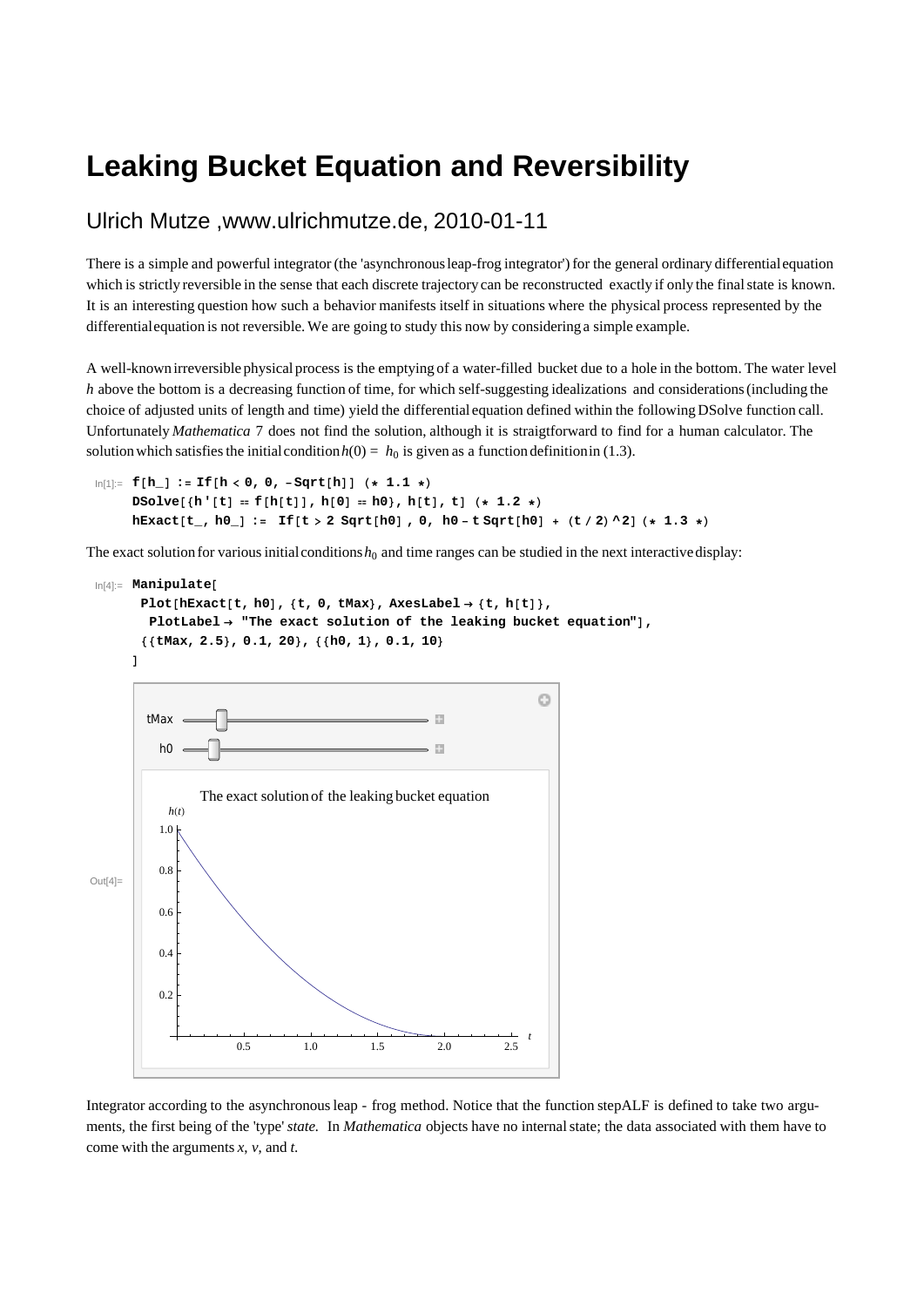```
In[5]:= stepALF@state@x_, v_, t_D, dt_D :=
         Module[ {t = dt / 2, ta = t, xa = x, va = v },
           ta += Τ;
          xa += va Τ;
           \mathbf{v} = 2 \mathbf{f} [\mathbf{x} \mathbf{a}] - \mathbf{v} \mathbf{a};
           xa += va Τ;
           ta += Τ;
           state[xa, va, ta] (* return value *)
         \frac{1}{4} \left( \star 1.4 \star \right)
```
Integrator according to the Runge-Kutta second order method. To have the same logic as for the leap-frog method, the velocity is made part of the state data. Unlike the leap-frog method, the present method needs memory for intermediary state data and more than one evaluations of *f*. We use this method here for comparison. The method is not reversible and the difference in the behavior of the leap-frog method and the Runge-Kutta method can be seen in the next display by activating the 'useRK checkbox'.

```
In[6]:= stepRK@state@x_, v_, t_D, dt_D :=
        Module[ {\tau = dt / 2, ta = t, xa = x, va = v, k1, k2},
          k1 = dt va;
          ta += Τ;
          k2 = dt f [xa + k1 / 2];xa += k2;
          \mathbf{v}\mathbf{a} = \mathbf{f}[\mathbf{x}\mathbf{a}];
          ta += Τ;
          stat<sup>xa, va, ta]</sup>
         \frac{1}{2} (* 1.5 *)
```
What follows is a common interface of the two integrators :

```
In[7]:= step@state@x_, v_, t_D, dt_, rk_D :=
      If [rk = True, stepRK[state[x, v, t], dt], stepALF[state[x, v, t], dt]]
```
These access functions let type state behave as if it were a class with internal data (attributes):

 $\ln[8] := \text{time}[\text{state}[x_1, v_1, t_1]] := t$  (\* 1.6 \*)  $h[state[x_1, v_1, t_1]] := x(*1.7*)$ **hDot[state** $[x_1, y_1, t_1]$ **]** :=  $y$  (\* 1.8 \*)

The following interactive display lets the bucket run empty and then change the time direction and evolves the state back to the the initial point 0 in time. We may switsch between leap-frog integration and second order Runge-Kutta. Also, we may choose to inspect the velocity (rate of change of the water level) instead of the water level itself. Notice the main point: Although the leap-frog integration represents emptying with sufficient accuracy from a practical point of view, the slightly non-constant and non-zero 'empty' state still carries the information concerning the instant of actual emptying and thus allows to follow the trajectory backwards in time. Although the asynchronous leap-frog method is exactly reversible, numerical noise may prevent actual reversion of computed trajectories over very long time spans.